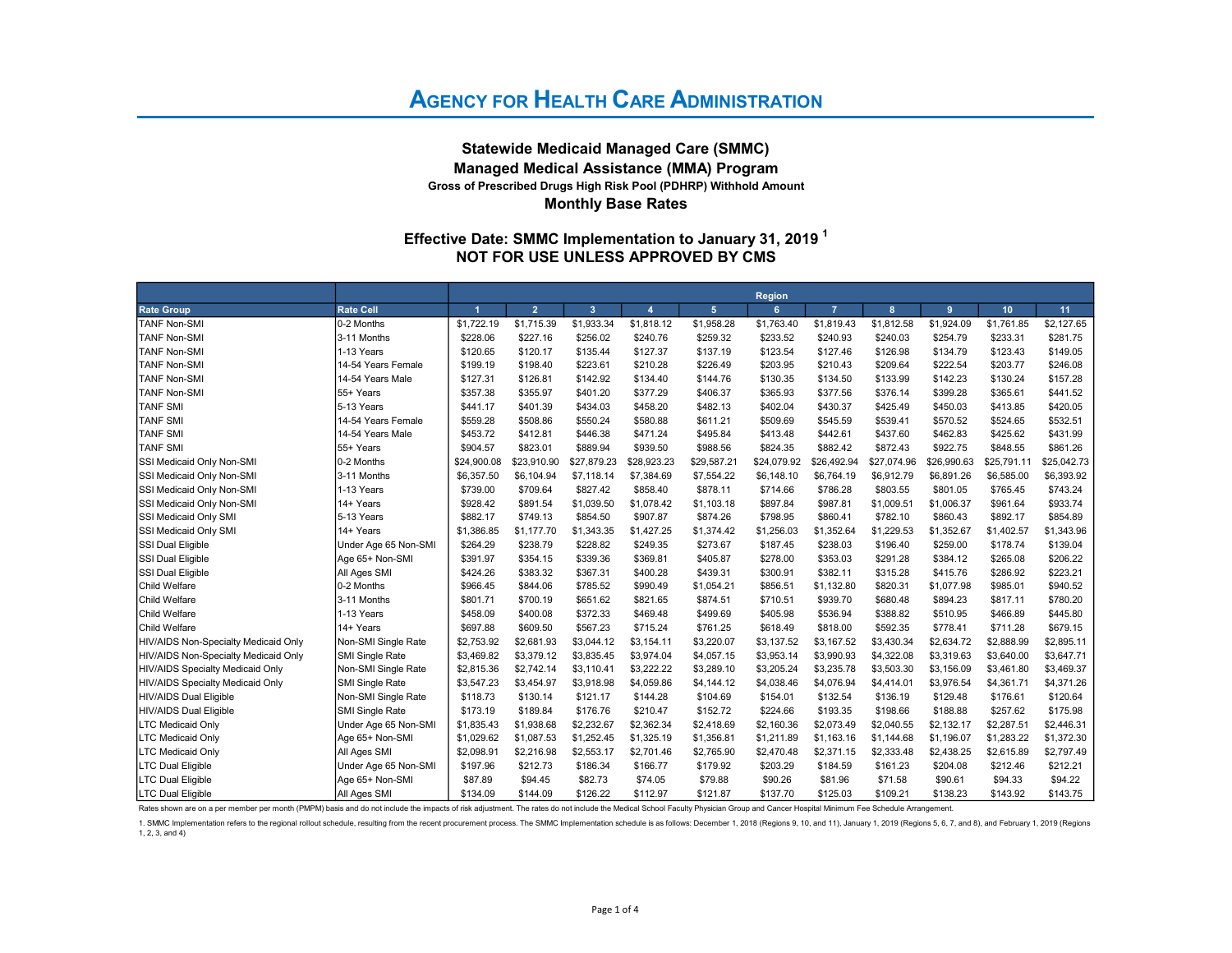Statewide Medicaid Managed Care (SMMC) Managed Medical Assistance (MMA) Program Monthly Base Rates Gross of Prescribed Drugs High Risk Pool (PDHRP) Withhold Amount

#### NOT FOR USE UNLESS APPROVED BY CMS Effective Date: SMMC Implementation to January 31, 2019  $^1$

| <b>Region</b>  | <b>Medical School Faculty</b><br><b>Physician Group</b><br><b>Minimum Fee Schedule</b><br><b>Arrangement</b> |
|----------------|--------------------------------------------------------------------------------------------------------------|
|                | \$1.17                                                                                                       |
| $\overline{2}$ | \$0.18                                                                                                       |
| 3              | \$20.25                                                                                                      |
| 4              | \$12.83                                                                                                      |
| 6              | \$5.98                                                                                                       |
|                | \$0.05                                                                                                       |
| 8              | \$0.27                                                                                                       |
| 11             | \$11.26                                                                                                      |

| <b>School Faculty</b><br>cian Group<br>Fee Schedule<br><b>Ingement</b> | <b>Region</b> | <b>Cancer Hospital</b><br><b>Minimum Fee Schedule</b><br><b>Arrangement</b> |
|------------------------------------------------------------------------|---------------|-----------------------------------------------------------------------------|
| \$1.17                                                                 |               | \$2.83                                                                      |
| \$0.18                                                                 |               | \$12.09                                                                     |

| <b>Region</b> | <b>Maternity Kick Payment*</b> |
|---------------|--------------------------------|
|               | \$4,334.21                     |
| 2             | \$4.006.13                     |
| 3             | \$4.209.49                     |
| 4             | \$4,127.21                     |
| 5             | \$3.790.84                     |
| 6             | \$3.890.73                     |
|               | \$3.970.23                     |
| 8             | \$3.750.74                     |
| 9             | \$3.886.90                     |
| 10            | \$4.055.35                     |
|               | \$4.041.08                     |

\*Paid once per qualifying delivery event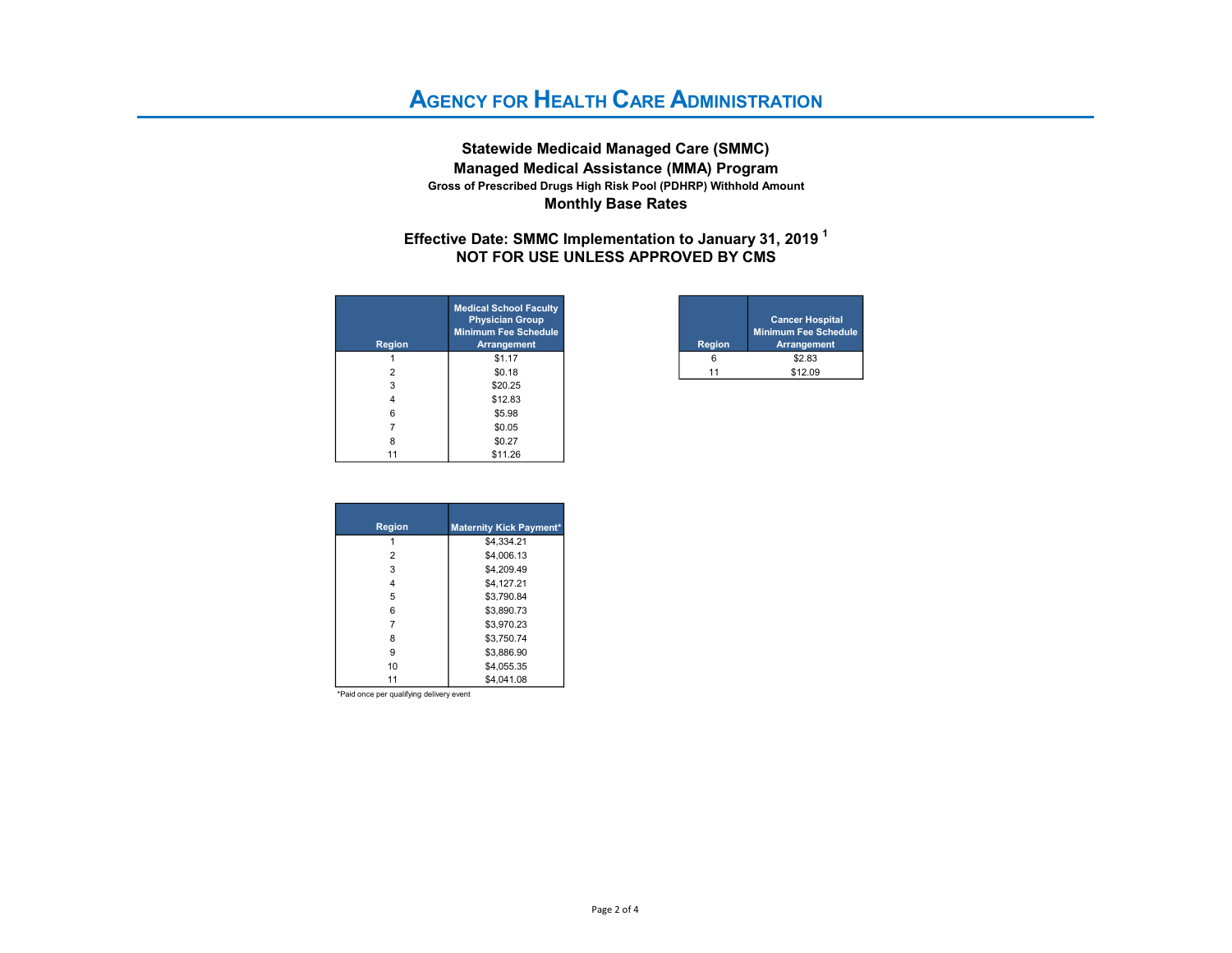#### Statewide Medicaid Managed Care (SMMC) Managed Medical Assistance (MMA) Program Net of Prescribed Drugs High Risk Pool (PDHRP) Withhold Amount Monthly Base Rates

### NOT FOR USE UNLESS APPROVED BY CMS Effective Date: February 1, 2019 to September 30,2019  $^{\text{1}}$

|                                      |                        |                      |                |                         |                |                | <b>Region</b> |                |             |             |             |             |
|--------------------------------------|------------------------|----------------------|----------------|-------------------------|----------------|----------------|---------------|----------------|-------------|-------------|-------------|-------------|
| <b>Rate Group</b>                    | <b>Rate Cell</b>       | $\blacktriangleleft$ | $\overline{2}$ | $\overline{\mathbf{3}}$ | $\overline{4}$ | $\overline{5}$ | 6             | $\overline{7}$ | 8           | 9           | 10          | 11          |
| <b>TANF Non-SMI</b>                  | 0-2 Months             | \$1,716.52           | \$1,709.72     | \$1,927.67              | \$1,812.45     | \$1,952.61     | \$1,757.73    | \$1,813.76     | \$1,806.91  | \$1,918.42  | \$1,756.18  | \$2,121.98  |
| <b>TANF Non-SMI</b>                  | 3-11 Months            | \$227.31             | \$226.41       | \$255.27                | \$240.01       | \$258.57       | \$232.77      | \$240.18       | \$239.28    | \$254.04    | \$232.56    | \$281.00    |
| <b>TANF Non-SMI</b>                  | 1-13 Years             | \$120.25             | \$119.77       | \$135.04                | \$126.97       | \$136.79       | \$123.14      | \$127.06       | \$126.58    | \$134.39    | \$123.03    | \$148.65    |
| <b>TANF Non-SMI</b>                  | 14-54 Years Female     | \$198.53             | \$197.74       | \$222.95                | \$209.62       | \$225.83       | \$203.29      | \$209.77       | \$208.98    | \$221.88    | \$203.11    | \$245.42    |
| <b>TANF Non-SMI</b>                  | 14-54 Years Male       | \$126.89             | \$126.39       | \$142.50                | \$133.98       | \$144.34       | \$129.93      | \$134.08       | \$133.57    | \$141.81    | \$129.82    | \$156.86    |
| <b>TANF Non-SMI</b>                  | 55+ Years              | \$356.18             | \$354.77       | \$400.00                | \$376.09       | \$405.17       | \$364.73      | \$376.36       | \$374.94    | \$398.08    | \$364.41    | \$440.32    |
| <b>TANF SMI</b>                      | 5-13 Years             | \$440.12             | \$400.34       | \$432.98                | \$457.15       | \$481.08       | \$400.99      | \$429.32       | \$424.44    | \$448.98    | \$412.80    | \$419.00    |
| <b>TANF SMI</b>                      | 14-54 Years Female     | \$557.94             | \$507.52       | \$548.90                | \$579.54       | \$609.87       | \$508.35      | \$544.25       | \$538.07    | \$569.18    | \$523.31    | \$531.17    |
| <b>TANF SMI</b>                      | 14-54 Years Male       | \$452.64             | \$411.73       | \$445.30                | \$470.16       | \$494.76       | \$412.40      | \$441.53       | \$436.52    | \$461.75    | \$424.54    | \$430.91    |
| <b>TANF SMI</b>                      | 55+ Years              | \$902.41             | \$820.85       | \$887.78                | \$937.34       | \$986.40       | \$822.19      | \$880.26       | \$870.27    | \$920.59    | \$846.39    | \$859.10    |
| SSI Medicaid Only Non-SMI            | 0-2 Months             | \$24.531.79          | \$23,542.61    | \$27,510.94             | \$28,554.94    | \$29,218.92    | \$23,711.63   | \$26,124.65    | \$26,706.67 | \$26.622.34 | \$25,422.82 | \$24,674.44 |
| SSI Medicaid Only Non-SMI            | 3-11 Months            | \$6,263.58           | \$6,011.02     | \$7,024.22              | \$7,290.77     | \$7,460.30     | \$6,054.18    | \$6,670.27     | \$6,818.87  | \$6,797.34  | \$6,491.08  | \$6,300.00  |
| SSI Medicaid Only Non-SMI            | 1-13 Years             | \$728.11             | \$698.75       | \$816.53                | \$847.51       | \$867.22       | \$703.77      | \$775.39       | \$792.66    | \$790.16    | \$754.56    | \$732.35    |
| SSI Medicaid Only Non-SMI            | 14+ Years              | \$914.73             | \$877.85       | \$1,025.81              | \$1,064.73     | \$1,089.49     | \$884.15      | \$974.12       | \$995.82    | \$992.68    | \$947.95    | \$920.05    |
| SSI Medicaid Only SMI                | 5-13 Years             | \$876.58             | \$743.54       | \$848.91                | \$902.28       | \$868.67       | \$793.36      | \$854.82       | \$776.51    | \$854.84    | \$886.58    | \$849.30    |
| SSI Medicaid Only SMI                | 14+ Years              | \$1,378.06           | \$1,168.91     | \$1,334.56              | \$1,418.46     | \$1,365.63     | \$1,247.24    | \$1,343.85     | \$1,220.74  | \$1,343.88  | \$1,393.78  | \$1,335.17  |
| SSI Dual Eligible                    | Under Age 65 Non-SMI   | \$264.29             | \$238.79       | \$228.82                | \$249.35       | \$273.67       | \$187.45      | \$238.03       | \$196.40    | \$259.00    | \$178.74    | \$139.04    |
| SSI Dual Eligible                    | Age 65+ Non-SMI        | \$391.97             | \$354.15       | \$339.36                | \$369.81       | \$405.87       | \$278.00      | \$353.03       | \$291.28    | \$384.12    | \$265.08    | \$206.22    |
| SSI Dual Eligible                    | All Ages SMI           | \$424.26             | \$383.32       | \$367.31                | \$400.28       | \$439.31       | \$300.91      | \$382.11       | \$315.28    | \$415.76    | \$286.92    | \$223.21    |
| <b>Child Welfare</b>                 | 0-2 Months             | \$964.26             | \$841.87       | \$783.33                | \$988.30       | \$1,052.02     | \$854.32      | \$1,130.61     | \$818.12    | \$1,075.79  | \$982.82    | \$938.33    |
| <b>Child Welfare</b>                 | 3-11 Months            | \$799.91             | \$698.39       | \$649.82                | \$819.85       | \$872.71       | \$708.71      | \$937.90       | \$678.68    | \$892.43    | \$815.31    | \$778.40    |
| <b>Child Welfare</b>                 | 1-13 Years             | \$457.06             | \$399.05       | \$371.30                | \$468.45       | \$498.66       | \$404.95      | \$535.91       | \$387.79    | \$509.92    | \$465.86    | \$444.77    |
| <b>Child Welfare</b>                 | 14+ Years              | \$696.31             | \$607.93       | \$565.66                | \$713.67       | \$759.68       | \$616.92      | \$816.43       | \$590.78    | \$776.84    | \$709.71    | \$677.58    |
| HIV/AIDS Non-Specialty Medicaid Only | Non-SMI Single Rate    | \$2,748.87           | \$2,676.88     | \$3,039.07              | \$3,149.06     | \$3,215.02     | \$3,132.47    | \$3,162.47     | \$3,425.29  | \$2,629.67  | \$2,883.94  | \$2,890.06  |
| HIV/AIDS Non-Specialty Medicaid Only | <b>SMI Single Rate</b> | \$3,463.41           | \$3,372.71     | \$3,829.04              | \$3,967.63     | \$4,050.74     | \$3,946.73    | \$3,984.52     | \$4,315.67  | \$3,313.22  | \$3,633.59  | \$3,641.30  |
| HIV/AIDS Specialty Medicaid Only     | Non-SMI Single Rate    | \$2,810.31           | \$2,737.09     | \$3,105.36              | \$3,217.17     | \$3,284.05     | \$3,200.19    | \$3,230.73     | \$3.498.25  | \$3,151.04  | \$3.456.75  | \$3,464.32  |
| HIV/AIDS Specialty Medicaid Only     | <b>SMI Single Rate</b> | \$3,540.82           | \$3,448.56     | \$3,912.57              | \$4,053.45     | \$4,137.71     | \$4,032.05    | \$4,070.53     | \$4,407.60  | \$3,970.13  | \$4,355.30  | \$4,364.85  |
| HIV/AIDS Dual Eligible               | Non-SMI Single Rate    | \$118.73             | \$130.14       | \$121.17                | \$144.28       | \$104.69       | \$154.01      | \$132.54       | \$136.19    | \$129.48    | \$176.61    | \$120.64    |
| HIV/AIDS Dual Eligible               | SMI Single Rate        | \$173.19             | \$189.84       | \$176.76                | \$210.47       | \$152.72       | \$224.66      | \$193.35       | \$198.66    | \$188.88    | \$257.62    | \$175.98    |
| <b>LTC Medicaid Only</b>             | Under Age 65 Non-SMI   | \$1,751.68           | \$1,854.93     | \$2,148.92              | \$2,278.59     | \$2,334.94     | \$2,076.61    | \$1,989.74     | \$1,956.80  | \$2,048.42  | \$2,203.76  | \$2,362.56  |
| <b>LTC Medicaid Only</b>             | Age 65+ Non-SMI        | \$981.76             | \$1,039.67     | \$1,204.59              | \$1,277.33     | \$1,308.95     | \$1,164.03    | \$1,115.30     | \$1,096.82  | \$1,148.21  | \$1,235.36  | \$1,324.44  |
| <b>LTC Medicaid Only</b>             | All Ages SMI           | \$2,001.10           | \$2,119.17     | \$2,455.36              | \$2,603.65     | \$2,668.09     | \$2,372.67    | \$2,273.34     | \$2,235.67  | \$2,340.44  | \$2,518.08  | \$2,699.68  |
| LTC Dual Eligible                    | Under Age 65 Non-SMI   | \$197.96             | \$212.73       | \$186.34                | \$166.77       | \$179.92       | \$203.29      | \$184.59       | \$161.23    | \$204.08    | \$212.46    | \$212.21    |
| <b>LTC Dual Eligible</b>             | Age 65+ Non-SMI        | \$87.89              | \$94.45        | \$82.73                 | \$74.05        | \$79.88        | \$90.26       | \$81.96        | \$71.58     | \$90.61     | \$94.33     | \$94.22     |
| LTC Dual Eligible                    | All Ages SMI           | \$134.09             | \$144.09       | \$126.22                | \$112.97       | \$121.87       | \$137.70      | \$125.03       | \$109.21    | \$138.23    | \$143.92    | \$143.75    |

Rates shown are on a per member per month (PMPM) basis and do not include the impacts of risk adjustment. The rates do not include the Medical School Faculty Physician Group and Cancer Hospital Minimum Fee Schedule Arrange

1. SMMC Implementation refers to the regional rollout schedule, resulting from the recent procurement process. The SMMC Implementation schedule is as follows: December 1, 2018 (Regions 9, 10, and 11), January 1, 2019 (Regi 1, 2, 3, and 4)